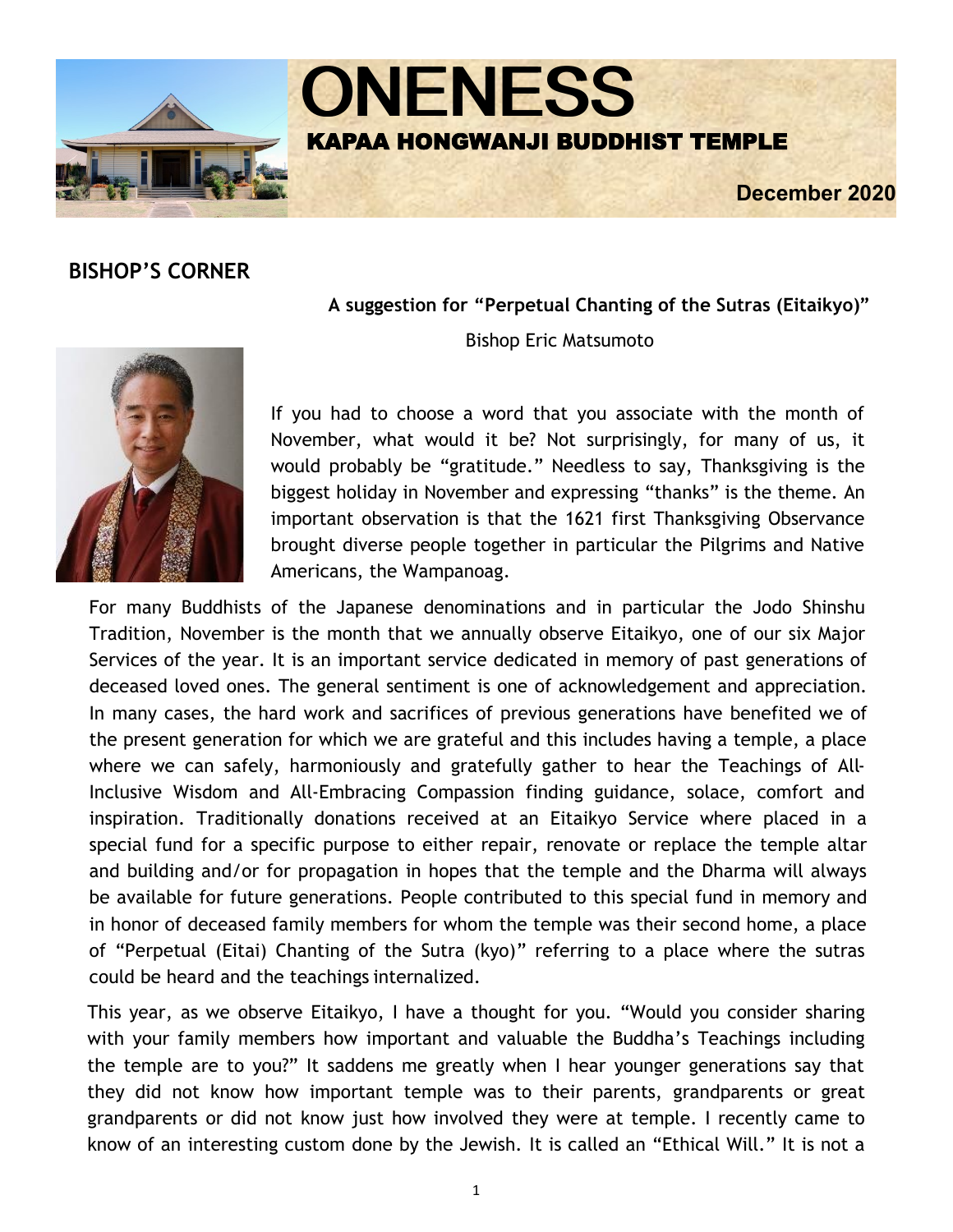legal document. In Wikipedia, I found the following "Celebrity physician Andrew Weil promoted the ethical will as a "gift of spiritual health" to leave to family, asserting that the ethical will's "main importance is what it gives the writer in the midst of life." The goal of writing an ethical will is to link a person to both their family and cultural history, clarify their ethical and spiritual values, and communicate a legacy to future generations; it addresses people's "universal needs". Writing an ethical will clarifies identity and focuses life purpose." Interesting, isn't it? I personally prefer the expression "Legacy Letter."

Thus, at this time of the year, as we observe Eitaikyo, would you consider sharing (either written or orally) your religious life and spiritual values as a Jodo Shinshu Buddhist with the other members of your family? Please observe Eitaikyo Family Day in which Eitaikyo is a family affair. You can start with your Family Register or Kakocho which contains some information of your most recently deceased family members. The Kakocho can serve as a genealogy record of your family and from there you can also share about temple and Namo Amida Butsu. The Eitaikyo season can be a time to link or bring together past and present family members in appreciation of each other just as the original Thanksgiving brought diverse peoples together in the spirit of gratitude. For others, please take the Eitaikyo season to discover your temple's origin and history to more fully appreciate it. Of course, the most important story to be shared is the legacy of Namo Amida Butsu. Please have a safe Thanksgiving and meaningful Eitaikyo. Thank you and Namo Amida Butsu.

### *Bishop Matsumoto's video messages are also available on the HHMH YouTube Channel:*

[https://www.youtube.com/playlist?list=PL5p2UQ0W](https://www.youtube.com/playlist?list=PL5p2UQ0W-gN4Up41QotZr6OsqcntoYVyE)-gN4Up41QotZr6OsqcntoYVyE

# **Eitaikyo Service**

December 27,2020 @ 9:00 am

We will be observing the Eitaikyo service on Sunday, December 27, at 9:00 am. Eitaikyo Service was originally established by the followers of Buddha in India. They wished that the Buddha's teachings would be carried to their descendants from generation to generation.

Today we can listen to the Buddha Dharma at our temple because of the efforts of anonymous ancestors over the generation. Our master, Shinran Shonin, was also one of them. He was a devoted follower of Buddha Dharma, and his teachings are reflected in our life.

Our wish is to bridge the Buddha Dharma to the future generation so that they can hand the Buddha Dharma to the next generation at Kapaa Hongwanji Mission. Temple is the only sacred space with three treasures; Buddha, the Buddha Dharma, and the Sangha. Buddha Dharma is the foundation of our life.

Please make a reservation if you are going to attend. An envelope is enclosed for your contribution. Namo Amida Butsu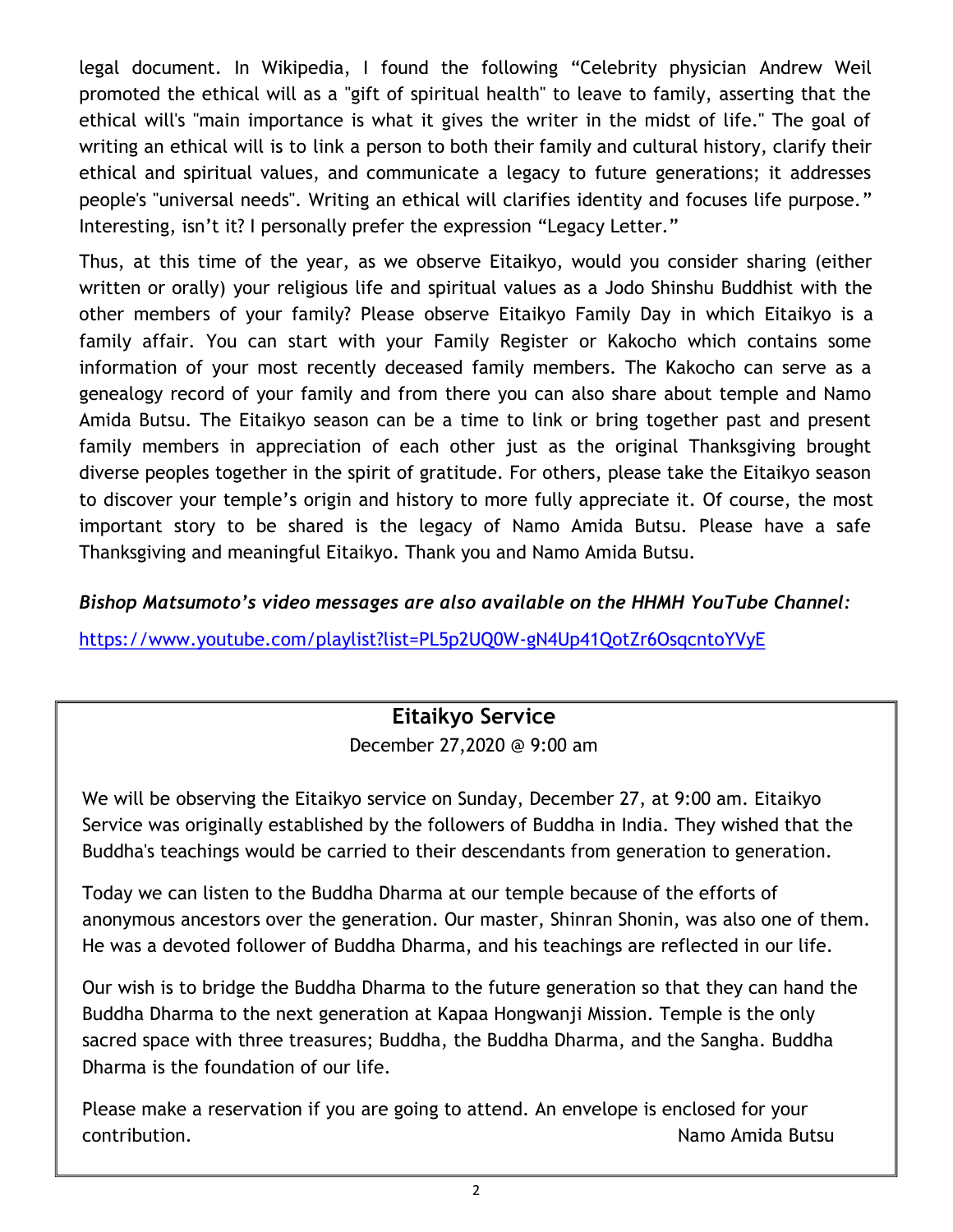# **CONDOLENCE**

**Reverend Arthur Marutani**, a retired minister of the Honpa Hongwanji Mission of Hawaii, passed away peacefully in Honolulu and returned to the Pure Land on October 22 at the age of 93. The Private Funeral Service was held at Honpa Hongwanji Hawaii Betsuin on Saturday, November 14, 2020 under the officiation of Bishop Eric Matsumoto. The Ingo (Posthumous Title) of Jo-Sho-in 浄照院 has been conferred upon Rev. Arthur Marutani by the Jodo Shinshu Hongwanji-ha Denomination in recognition of his exemplary achievements and accomplishments. "Jo-Sho" means "One who spread the pure illumination." Rev. Arthur Marutani became a Kaikyoshi-ho (Minister's Aide) in July 1985 and a Kaikyoshi Minister in 1990, and served numerous temples.

### **MINISTERIAL ASSIGNMENTS**

**Reverend Bruce Nakamura,** the Resident Minister of Honokaa Hongwanji Mission and the oversee minister of Kamuela, Kohala and Paauilo Hongwanji Missions, retired from Honpa Hongwanji Mission of Hawaii as of November 6, 2020. Rev. Nakamura served Honpa Hongwanji Mission of Hawaii for 32 years. Honpa Hongwanji Mission of Hawaii expresses our deepest appreciation and gratitude to Rev. Bruce Nakamura for his dedication and effort of spreading the Nembutsu Dharma to our members and community.

# **2021 LEGISLATIVE ASSEMBLY**

The 2021 HHMH Legislative Assembly (Giseikai) will be held on February 12 & 13, 2021 virtually via Zoom. The Registration form and other documents that need to be submitted for the Legislative Assembly were already sent to the temples and organization leaders. Please submit all the necessary documents to HQ by the deadline described in the letter. The packet containing materials for Legislative Assembly will be distributed to each temple at a later date. Thank you very much for your cooperation.

### **PROPAGATION PROGRAM GRANT**

Honpa Hongwanji Mission of Hawaii "Propagation Program Grant Committee" would like to announce that "Propagation Program Grant" is available to all of you for "New and wonderful ideas for propagating Nembutsu teachings into our community." Would you like to share your wonderful and creative Dharma projects with all of our community? If so, take action right away! We all are looking forward to seeing your innovative ideas!

The committee reviews all grants applications, which meet the following criteria: New, innovative, creative ideas or activities focusing on Buddhist Education and the propagation of the Dharma.

Each project may be funded only once within 5 years.

The maximum amount of the grant must not exceed \$10,000.00

The project would have statewide implications/potential.

For more information regarding this program or to apply, please check with your resident minister or HQ.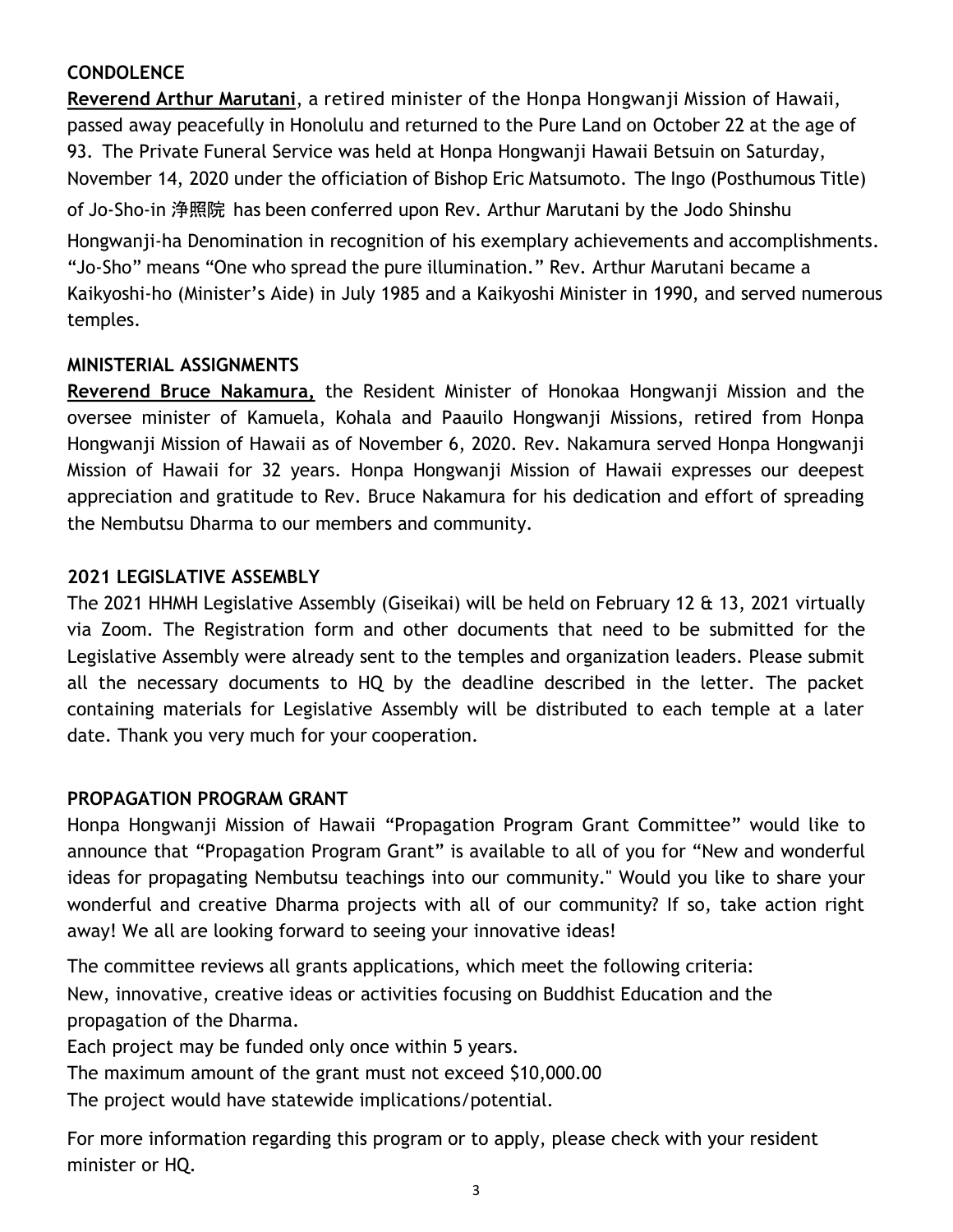#### **2021 YBICSE POSTPONEMENT**

The Young Buddhist International Cultural Study Exchange (YBICSE) is a program for young Jodo Shinshu Buddhists (from 9th grade to age 25). Its basic purpose is for young Jodo Shinshu Buddhists to deepen their understanding and appreciation of the Nembutsu teaching by visiting our Mother Temple or Honzan, the Hongwanji, experiencing a home stay, and traveling to several historical and/or significant sites with fellow young Buddhists. The YBICSE is held biennially and was scheduled for 2021. However, due to the current pandemic situation, this program has been postponed until 2022.

### **2020 KAUAI HONGWANJI COUNCIL NEMBUTSU SEMINAR**

Kauai Hongwanji Council will host a Zoom Nembutsu seminar with Dr. Rev. Kenneth Kenshin Tanaka (Professor Emeritus, Musashino University, Tokyo) on December 12 from 3:00 pm - 5:00 pm. The topic is "An Introduction to the Essence and Practice of Shin Buddhism - A Path for Peace and Happiness for Oneself and Others-." Registration is required.

Registration Link: <https://forms.gle/kKX1sVSeHumPd8KP7>

#### **HHMH YOUTUBE CHANNEL PROGRAM**

HHMH continues to provide online programs as listed below. Videos will premiere on HHMH YouTube channel and become available on-demand. Please share this information with your family and friends and subscribe to it to continue receiving updates. [https://www.youtube.com/](https://www.youtube.com/honpahongwanjimissionofhawaii/) [honpahongwanjimissionofhawaii/](https://www.youtube.com/honpahongwanjimissionofhawaii/)

#### **ONLINE DHARMA MESSAGE**

|                 | https://www.youtube.com/playlist?list=PL5p2UQ0W-gN4DTm65ALR0loYZc2_OHwwi                                                                                    |
|-----------------|-------------------------------------------------------------------------------------------------------------------------------------------------------------|
| $12/06$ 9:30 am | Virtual Bodhi Day Service on HBC YouTube (https://bit.ly/3pHKOsD).<br>The guest speaker: Dr. Kenneth Tanaka<br>(Professor Emeritus of Musashino University) |
| 12/13 11:00 am  | Rev. Toshiyuki Umitani (Moiliili Hongwanji)                                                                                                                 |
| 12/20 11:00 am  | Rev. Richard Tennes (Kahului Hongwanji)                                                                                                                     |
| 12/27 11:00 am  | Rev. Shinkai Murakami (Wailuku Hongwanji)                                                                                                                   |
| 12/31 7:00 pm   | Rev. David Fujimoto (Mililani Hongwanji)                                                                                                                    |
|                 |                                                                                                                                                             |

### **HEALTH CARE HEROES MAHALO VIDEO**

#### [https://www.youtube.com/playlist?list=PL5p2UQ0W](https://www.youtube.com/playlist?list=PL5p2UQ0W-gN5sjQAQfeIHck0UAxLmO2Vb)-gN5sjQAQfeIHck0UAxLmO2Vb

Wednesdays 12:00pm "Health Care Treasures" and Essential Workers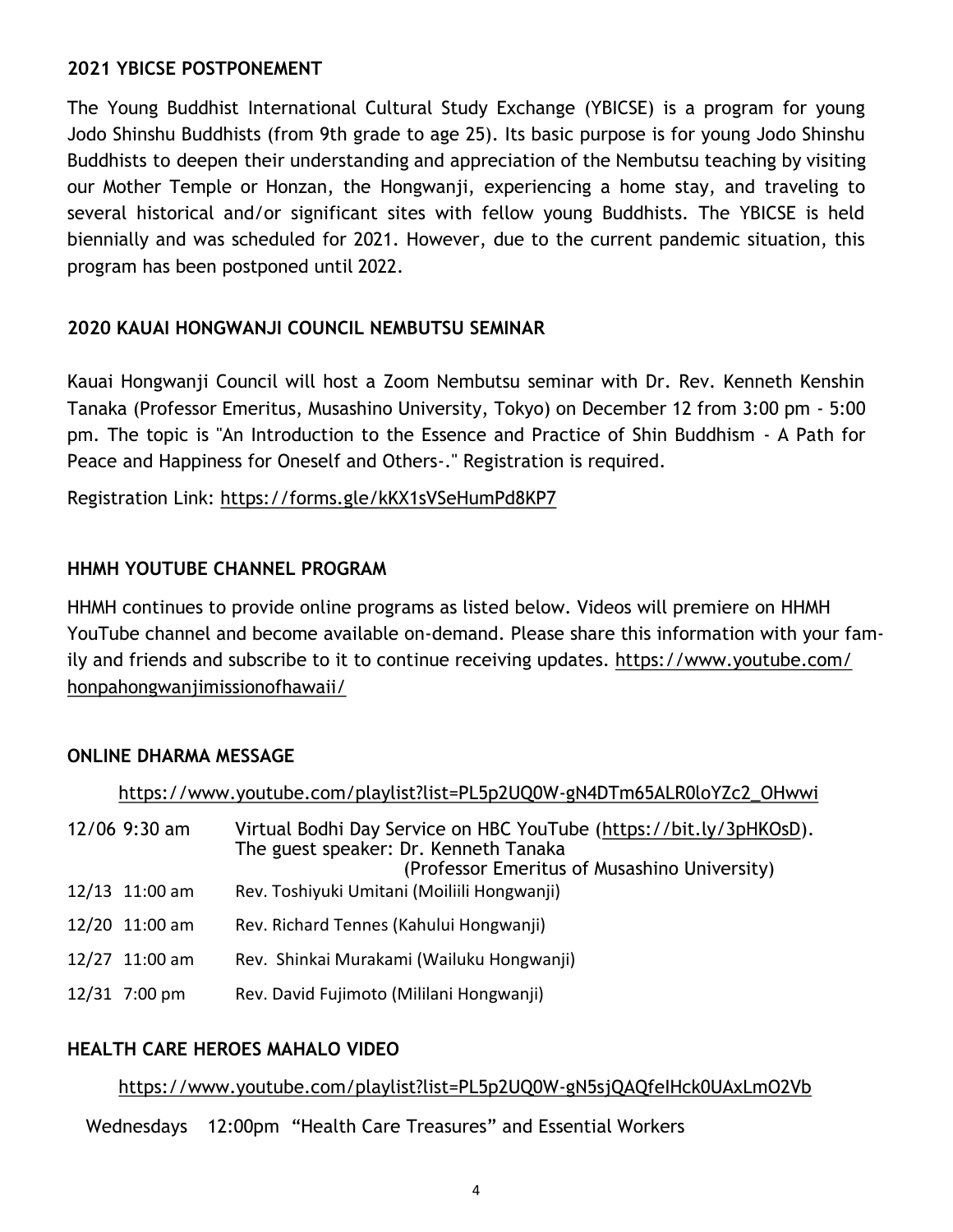# *Holiday Greetings to All!*

We hope you and your family are staying well and safe as we continue to face the challenges of the pandemic. Unfortunately large gatherings during the holidays are not permitted. With visitors arriving and people traveling we have seen an increase in covid cases on Kauai. Wishing you a Happy Holiday Season! Please take care, stay well, and be happy.

### *Our Special Thanks for an Amazing Food/Craft Sale*

Many thanks for working together to make the Food Sale event a fun experience. We appreciated the ticket distribution, accounting, selling/purchasing of tickets, preparation help, cooking, serving lunches, grilling flying saucers, packing food for distribution and cleaning up. Our sincere apologies to those who did not receive the roast pork plate because we miscalculated the amount of roast pork. Thank you to Mr. Dennis Sunada for the delicious nishime donation.

# *Nomination of Board of Directors*

We welcome the nomination of 2021 Board of Directors. The qualifications are: a dues paying member in good standing, a team player, and able to attend meetings on the second Wednesday (7:00 p.m.) of each month. We would appreciate participation from our Sangha. Please call 822- 4667 before the Kyodan Board Meeting on December 9, 2020

### *2020 Membership Payment*

We are most grateful for your 2020 membership contribution and support. Your contribution is essential for Kapaa Hongwanji to continue its effort to serve the community. We look forward to your continued support in 2021.

# **General Clean up – Saturday, Dec. 19, 2020 @ 7:30 a.m.**

Please mark your calendar and make every effort to lend a helping hand to clean the Temple, Social Hall and Kitchen to prepare for the New Year. The more volunteers that turn out the faster it will be to finish all the necessary tasks*. Mahalo for your kokua!*

As 2020 comes to an end, I would like to once again express my sincere gratitude for your dedication, participation and support throughout the year. We will need your continued support to survive in 2021. Rev. Majima and the Board of Directors are working hard to keep the temple open with a resident minister. We need your help to build a healthy Sangha. Let us rely on the Three Treasures to guide us. *"I go to the Buddha for guidance, I go to the Dharma for guidance, I go to the Sangha for Guidance."*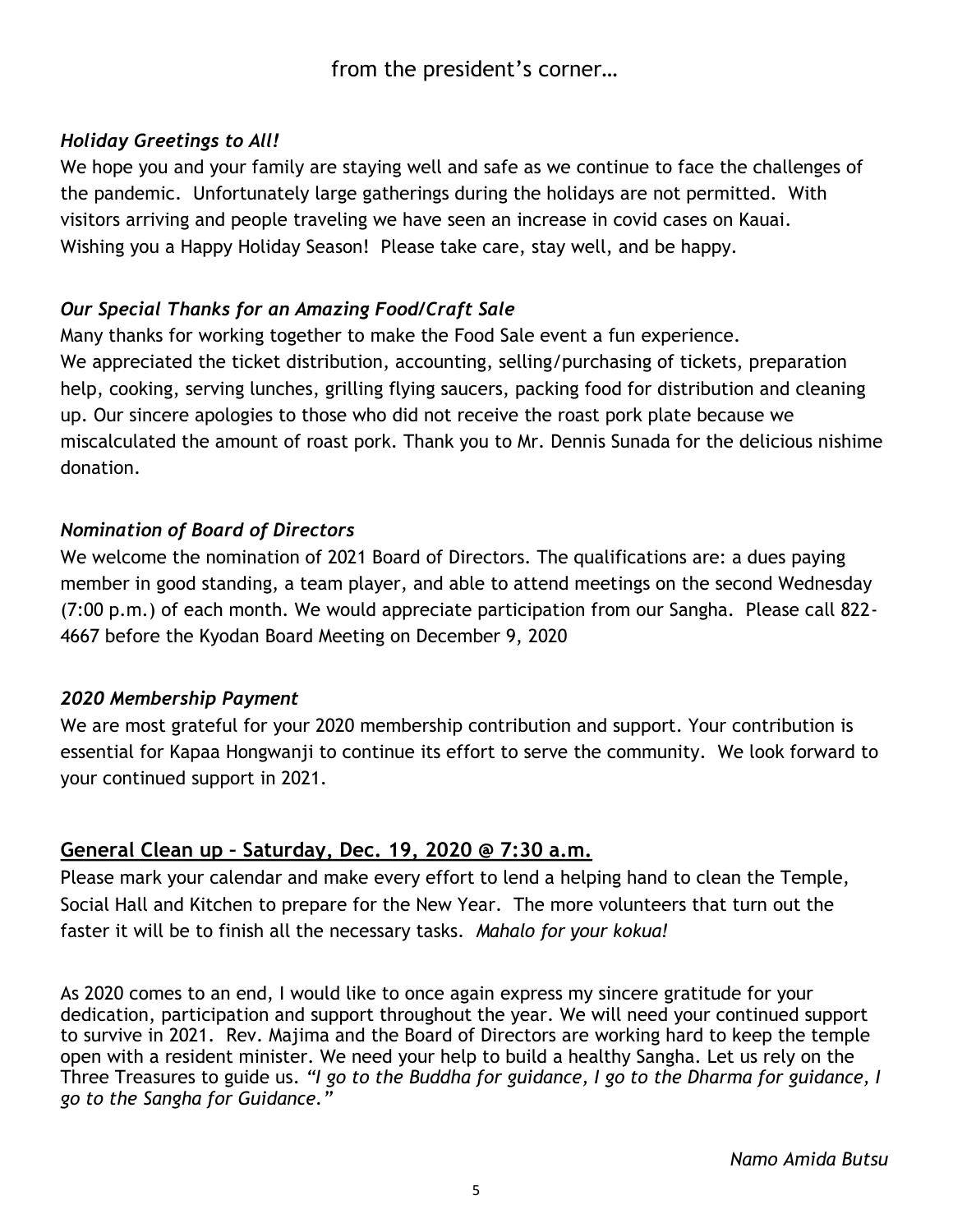# **Mahalo for Your Contributions and Support**

October 21-November 18

### **Funeral Service**

*In memory of…* Hazel Yanagida – Linda Naea

#### **Memorial Service**

*In memory of…* Gladys Togikawa – Camilla Sone Ichiji Matsumura – Carl Matsumura

#### **Sunday Services**

Jim Jung Dimples Kano Ralph Kitashima Angela Petel Phil O'Rourke Carol Saiki Susan Hirata Gloria Shimiau Sidney Yanagaawa

#### **Donations**

Sharon Contrades Winston Kawamoto Hisao Maeda Barbara Tsunehiro

### **Social Concerns**

Richard Kubota Jesse Muramaru Gloria Shimizu Camilla Sone Jill Yoshimatsu

# **Food Sale Monetary Donations**

Joshua Borden Fusako Harada Stanford Iwamoto Neal Kakimoto Winston Kawamoto Gordon Koigawachi Hisao Maeda Ronald Matsumura Sharon Matsuoka Carolyn Nakamura Carol Saiki Clyde Takekuma Betty Yamamoto Reuben Yoshida

#### **Food Sale Volunteers**

Madison Doo Mason Doo Marie Hashimura Stanford Iwamoto Ralph Kitashima Haven Kuboyama Rev. Mieko Majima Milton Nakamura Lorna Nishimitsu Tami Ramil Taryn Ramil Carol Saiki Calvin & Rona Sakai Gloria Shimizu Pearl Shimizu Joan Slingerland Dennis & Sadie Sunada Lane Sunada Clyde & Kay Takekuma Erin Takekuma Harry Yamamoto Pat Yamamoto



#### **Volunteer Support**

Madison Doo Mason Doo Marie Hashimura Robert Hiraoka David & Ruby Ishida Stanford Iwamoto Rev. Mieko Majima Milton Nakamura Francis Nishizawa Ray Paler Tami Ramil Taryn Ramil Calvin & Rona Sakai Gloria Shimizu Joan Slingerland Erin Takekuma Kay & Clyde Takekuma Sidney Yanagawa

# **United Jr. YBA of KAUAI**

Madison Doo, Isabella Kasprysk, and Taryn Ramil baked some yummy snacks for the Bake Sale on November 7, 2020. It was a big success! The girls sold everything and made \$160 to add to their funds. The funds will be used for a contribution to "Doctors Without Borders." This community service was selected by the Federation of Jr. YBA.



# **IMPORTANT NOTICE NO MOCHI SALE**



We are sorry we will not be able to have the sale this year.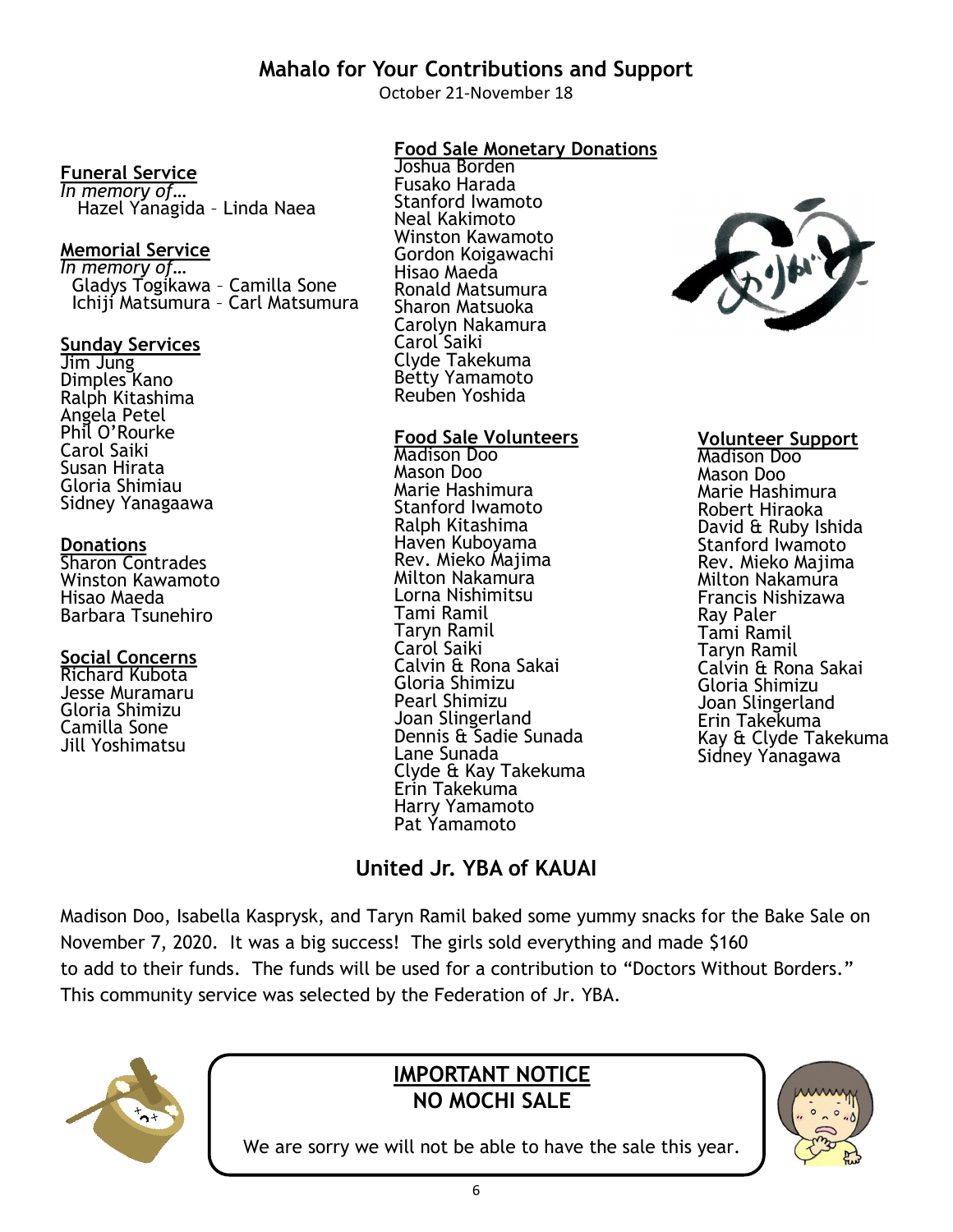#### **Memorial Service**

#### **December**

| Tadao          | Nakamura        | 13th | 12/1/2007  |  |  |  |  |  |
|----------------|-----------------|------|------------|--|--|--|--|--|
| Henry          | Ebesu           | 27th | 12/2/1993  |  |  |  |  |  |
| Muneichi       | Hatakeya-<br>ma | 50th | 12/7/1970  |  |  |  |  |  |
| Tomino         | Yamate          | 50th | 12/10/1970 |  |  |  |  |  |
| Tadashi        | Hashimoto       | 7th  | 12/12/2013 |  |  |  |  |  |
| Michihiro      | Fukuda          | 27th | 12/21/1993 |  |  |  |  |  |
| Kimiyo         | Asai            | 7th  | 12/28/2013 |  |  |  |  |  |
| <b>JANUARY</b> |                 |      |            |  |  |  |  |  |
| Kimiyo         | Wada            | 23rd | 1/4/1999   |  |  |  |  |  |
| Kikuyo         | Fukuda          | 23rd | 1/8/1999   |  |  |  |  |  |
| Miyuki         | Maehata         | 3rd  | 1/10/2019  |  |  |  |  |  |
| Misao          | Watanabe        | 33rd | 1/13/1989  |  |  |  |  |  |
| Haru           | <b>Osaki</b>    | 33rd | 1/13/1989  |  |  |  |  |  |
| Satoru         | Nakae           | 33rd | 1/22/1989  |  |  |  |  |  |
| Take Nakamura  | Fujita          | 33rd | 1/29/1989  |  |  |  |  |  |
| Hatsue         | Tasaka          | 3rd  | 1/30/2019  |  |  |  |  |  |

**2021 New Years' Service** KHM, January 3, 2020 9:00 am

**January Family Service** KHM, January 10, 2020 9:00 am

**Gotane Service** KHM, January 24, 2020 9:00 am



### **Temple Cleaning & Flower Arrangement**

| 12/5/2020  | Group 5 | Mr. & Mrs. Calvin Sakai - Chair<br>Mr. Leslie Tada,<br>Ms. Carol Saiki                         | Ruby          |
|------------|---------|------------------------------------------------------------------------------------------------|---------------|
| 12/12/2020 | Group 6 | Mr. & Mrs. Keith Tsukamoto - Chair<br>Mr. & Mrs. Brian Yamamoto<br><b>Mr. Winston Kawamoto</b> | Rona & Joan   |
| 12/19/2020 |         | <b>GENERAL CLEANUP</b>                                                                         | Kay & Roberta |
| 12/26/2020 |         | Roberta                                                                                        |               |

#### **From Minister's Desk**

Thank you so much for your continuous generous support. This year was very difficult time for all of us. I am delighted to resume services.

In Japan, December is called *Shiwasu*. *Shi* means sensei. *Wasu* means to run. *Shiwasu* derived from that even the high-monk is busy enough to run for chanting.

Please contact us if you are planning to have a private service or visiting the gravesite at 808.822.4667. Thank you again for your kind support to keep our temple alive. Namo Amida Butsu

> **Online Bodhi Day Service** YouTube, December 6, 2020 9:00 am

> > **Eitaikyo Service** KHM, December 27, 2020 9:00 am

**New Year's Eve Service** KHM, December 31, 2020 8:30 pm

**Bell Ringing** KHM, December 31, 2020 9:00 pm